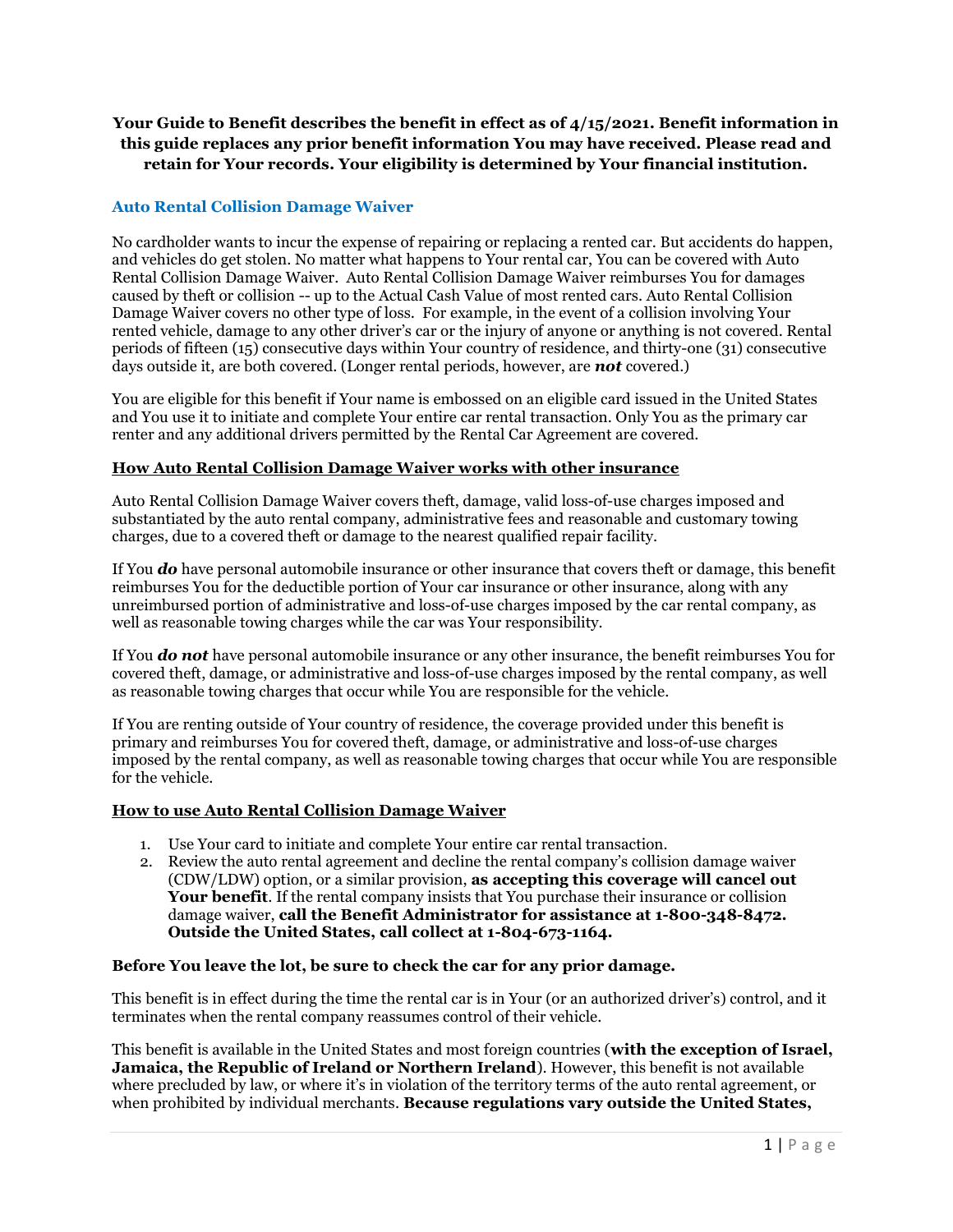## check with Your auto rental company and the Benefit Administrator before You travel, to be sure that Auto Rental Collision Damage Waiver will apply.

## Vehicles not covered

Certain vehicles are **not** covered by this benefit, they consist of: expensive, exotic, and antique cars; cargo vans; certain vans; vehicles with an open cargo bed; trucks; motorcycles; mopeds; motorbikes; limousines; and recreational vehicles.

Examples of expensive or exotic cars are the Alfa Romeo, Aston Martin, Bentley, Corvette, Ferrari, Jaguar, Lamborghini, Lotus, Maserati, Maybach, McLaren, Porsche, Rolls Royce, and Tesla. However, selected models of Audi, BMW, Mercedes-Benz, Cadillac, Infiniti, Land Rover, Lexus, Lincoln, and Range Rover are covered.

An antique car is defined as one that is over twenty (20) years old, or one that has not been manufactured for ten (10) years or more.

Vans are not covered. But those designed as small-group transportation vehicles (seating up to nine (9) people, including the driver) are covered.

## If You have questions about a specific vehicle's coverage or organization where the vehicle is being reserved, call the Benefit Administrator at 1-800-348-8472, or call collect outside the United States at 1-804-673-1164.

#### Related instances & losses not covered

- Any obligation You assume under any agreement (other than the deductible on Your personal auto policy)
- Any violation of the auto rental agreement or this benefit
- Injury of anyone, or damage to anything, inside or outside the Rental Vehicle
- Loss or theft of personal belongings
- Personal liability
- Expenses assumed, waived, or paid by the auto rental company, or its insurer
- The cost of any insurance, or collision damage waiver, offered by or purchased through the auto rental company
- Depreciation of the Rental Vehicle caused by the incident including, but not limited to, "diminished value"
- Expenses reimbursable by Your insurer, employer, or employer's insurance
- Theft or damage due to intentional acts, or due to the driver(s) being under the influence of alcohol, intoxicants, or drugs, or due to contraband, or illegal activities
- Wear and tear, gradual deterioration, or mechanical breakdown
- Items not installed by the original manufacturer
- Damage due to off-road operation of the Rental Vehicle
- Theft or damage due to hostility of any kind (including, but not limited to, war, invasion, rebellion, insurrection, or terrorist activities)
- Confiscation by authorities
- Vehicles that do not meet the definition of covered vehicles
- Rental periods that either exceed, or are intended to exceed, fifteen (15) consecutive days, within Your country of residence, or thirty-one (31) days outside Your country of residence
- Leases and mini leases
- Theft or damage as a result of the authorized driver's and/or cardholder's lack of reasonable care in protecting the Rental Vehicle before and/or after damage or theft occurs (for example, leaving the car running and unattended)
- Theft or damage reported more than forty-five  $(45)$  days\* after the date of the incident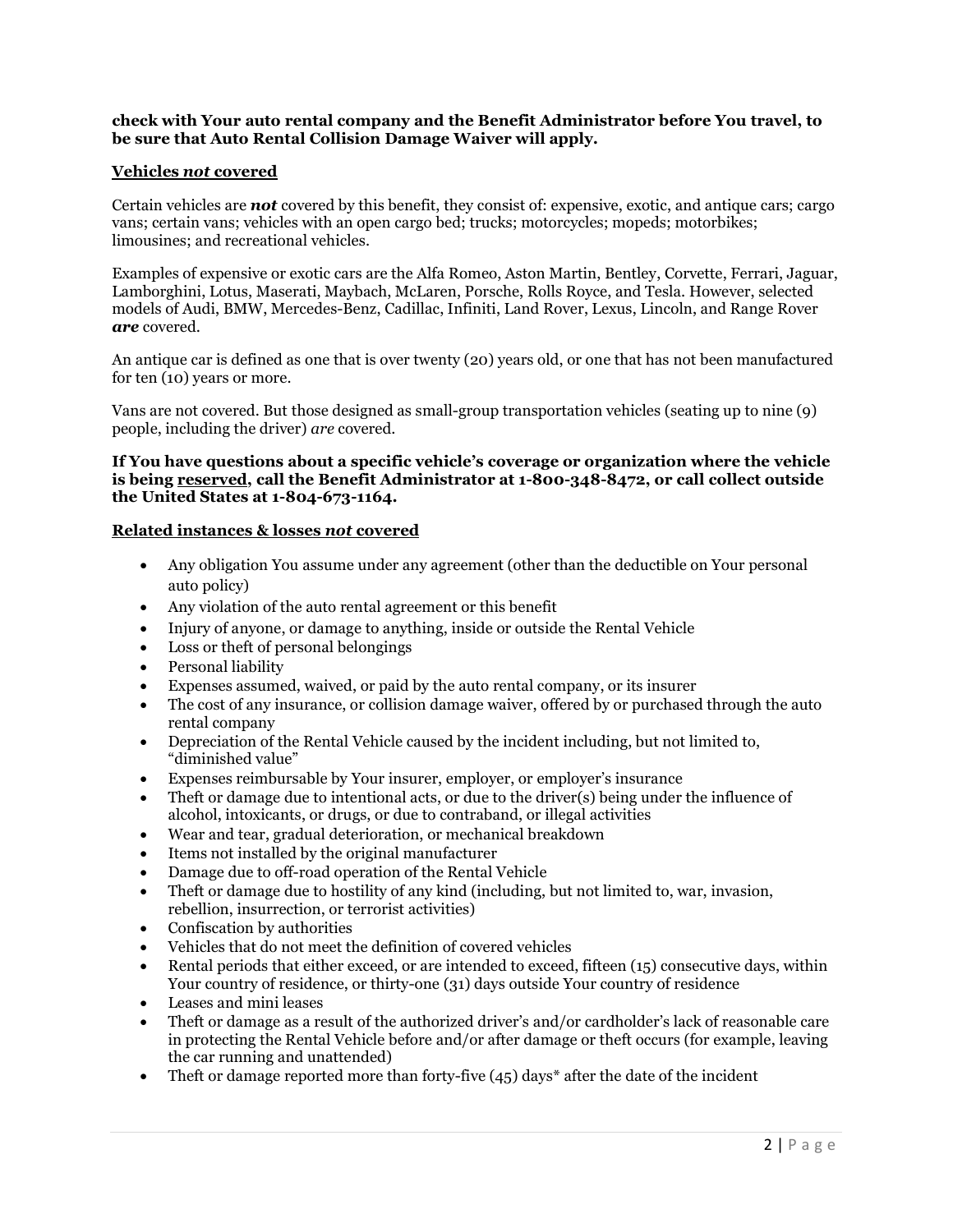- Theft or damage for which a claim form has not been received within ninety (90) days\* from the date of the incident
- Theft or damage for which all required documentation has not been received within three hundred and sixty-five (365) days after the date of the incident
- Theft or damage from rental transactions that originated in Israel, Jamaica, the Republic of Ireland, or Northern Ireland
- Losses caused by or resulting from a Cyber Incident

## \*Not applicable to residents in certain states

## Filing a claim

It is Your responsibility as a cardholder to make every effort to protect Your Rental Vehicle from damage or theft. If You have an accident, or Your Rental Vehicle has been stolen, immediately call the Benefit Administrator at 1-800-348-8472 to report the incident, regardless of whether Your liability has been established. Outside the United States, call collect at 1-804-673-1164.

You should report the theft or damage as soon as possible but no later **than forty-five (45) days** from the date of the incident.

The Benefit Administrator reserves the right to deny any claim containing charges that would not have been included, if notification occurred before the expenses were incurred. Thus, it's in Your best interest to notify the Benefit Administrator immediately after an incident. Reporting to any other person will not fulfill this obligation.

#### What You must submit to file a claim

At the time of the theft or damage, or when You return the Rental Vehicle, ask Your car rental company for the following documents:

- A copy of the accident report form
- A copy of the initial and final auto rental agreements (front and back)
- A copy of the repair estimate and itemized repair bill
- Two (2) photographs of the damaged vehicle, if available
- A police report, if obtainable
- A copy of the demand letter which indicates the costs You are responsible for and any amounts that have been paid toward the claim

Submit all of the above documents from the rental company, along with the following documents, to the Benefit Administrator:

- The completed and signed Auto Rental Collision Damage Waiver claim form (Important: This must be postmarked within ninety (90) days\* of the theft or damage date, even if all other required documentation is not yet available  $-$  or Your claim may be denied).
- A copy of Your monthly billing statement (showing the last 4 digits of the Account number) demonstrating that the entire rental transaction was made on Your eligible Account.
- A statement from Your insurance carrier (and/or Your employer or employer's insurance carrier, if applicable), or other reimbursement showing the costs for which You are responsible, and any amounts that have been paid toward the claim. Or, if You have no applicable insurance or reimbursement, a statement of no insurance or reimbursement is required.
- A copy of Your primary insurance policy's Declarations Page (if applicable) to confirm Your deductible (This means the document(s) in Your insurance policy that lists names, coverages, limits, effective dates, and deductibles).
- Any other documentation required by the Benefit Administrator to substantiate the claim.

Finally, please note that all remaining documents must be postmarked within three hundred and sixtyfive  $(365)$  days\* of the theft or damage date or Your claim may be denied.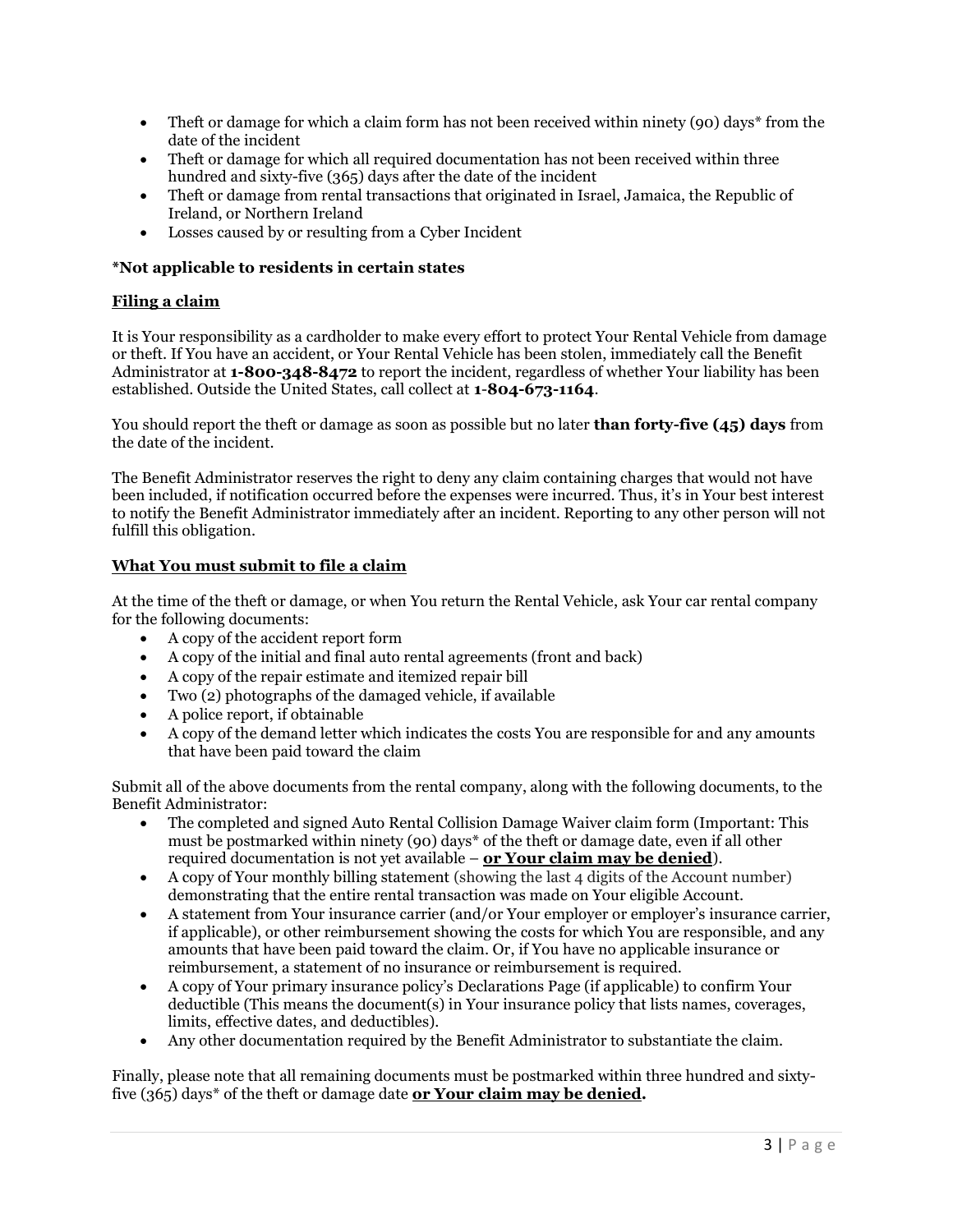## \*Not applicable to residents of certain states.

## For faster filing, or to learn more about Auto Rental Collision Damage Waiver, visit www.eclaimsline.com

#### Finalizing Your claim

Your claim will typically be finalized within 15 (fifteen) days, after the Benefit Administrator has received all the documentation needed to substantiate Your claim.

#### Transference of claims

Once Your claim has been paid, all Your rights and remedies against any party in regard to this theft or damage will be transferred to the Benefit Administrator, to the extent of the cost of payment made to You. You must give the Benefit Administrator all assistance as may reasonably be required to secure all rights and remedies.

#### Definitions

Account means Your credit or debit card Accounts.

Actual Cash Value means the amount a Rental Vehicle is determined to be worth based on its market value, age and condition at the time of loss.

Computer Programs means a set of related electronic instructions which direct the operations and functions of a computer or device connected to it, which enable the computer or device to receive, process, store, retrieve or send data.

Cyber Incident means any of the following acts:

- (a) unauthorized access to or use of Your Digital Data or Rental Vehicle;
- (b) alteration, corruption, damage, reduction in functionality, manipulation, misappropriation, theft, deletion, erasure, loss of use or destruction of Your Digital Data or Rental Vehicle;
- (c) transmission or introduction of a computer virus or harmful code, including ransomware, into or directed against Your Digital Data or Rental Vehicle;
- (d) restriction or inhibition of access to or directed against Your Digital Data or Rental Vehicle;
- (e) computer errors, including human operating error or omission; power failure, surge, or diminution of electronic systems; or mistakes in legitimate electronic code or damage from code installed on a Rental Vehicle during the manufacturing process, upgrade process, or normal maintenance

Digital Data means information, concepts, knowledge, facts, images, sounds, instructions, or Computer Programs stored as or on, created or used on, or transmitted to or from computer software (including systems and applications software), on hard or floppy disks, CD-ROMs, tapes, drives, cells, data processing devices or any other repositories of computer software which are used with electronically controlled equipment. Digital Data shall include the capacity of a Rental Vehicle to store information, process information, and transmit information over the Internet.

Eligible Person means a cardholder who pays for their auto rental by using their eligible Account.

Rental Car Agreement means the entire contract an eligible renter receives when renting a Rental Vehicle from a rental car agency which describes in full all of the terms and conditions of the rental, as well as the responsibilities of all parties under the contract.